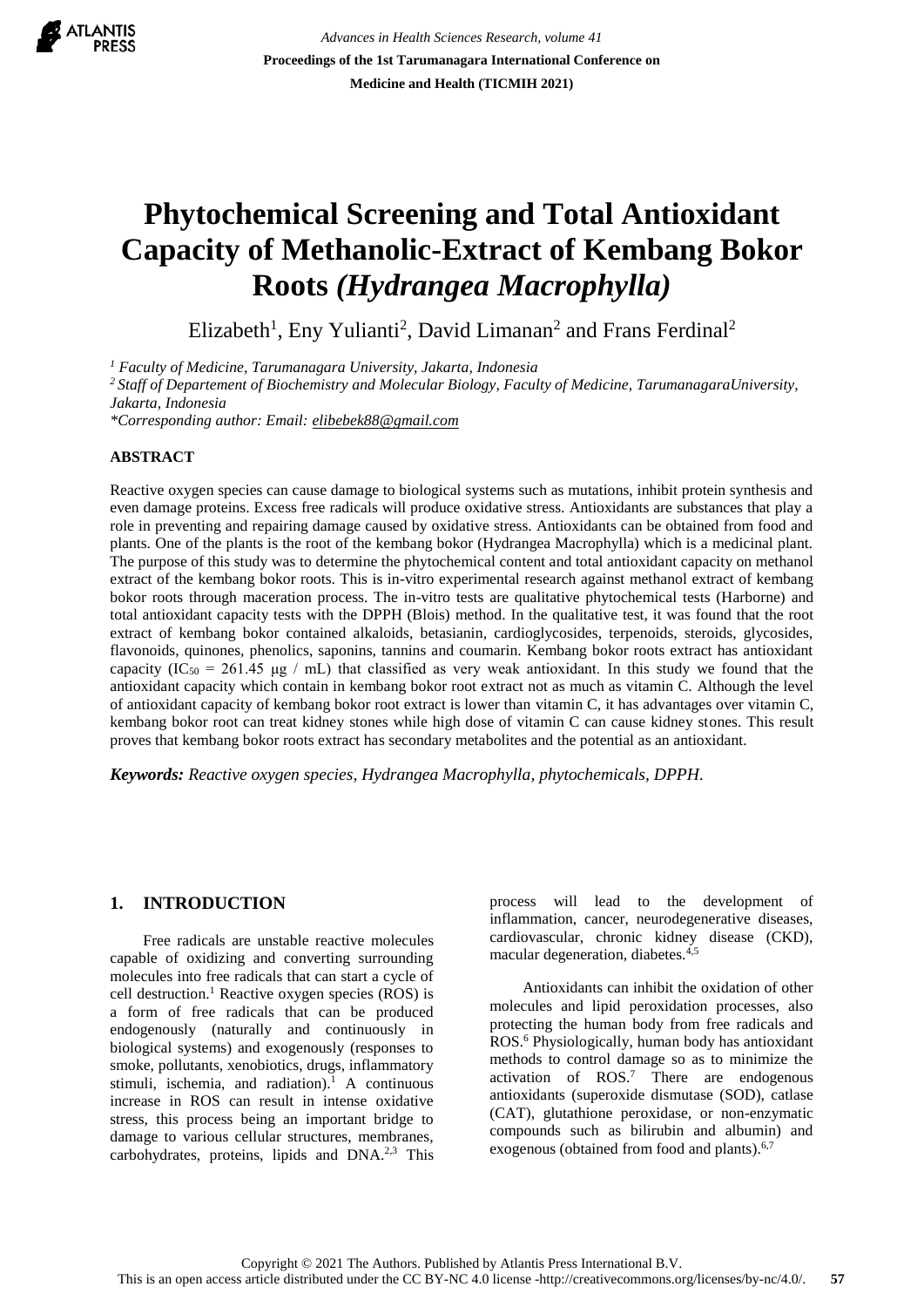

Kembang bokor or Hydrangea Macrophylla is a plant that is cultivated in various parts of the world.<sup>8</sup> Kembang bokor has long been used as a traditional Chinese medicine which has antioxidant activity,<sup>9</sup> contains various secondary metabolites<sup>10</sup> and has toxicity on the leaves and flowers.10,11 The flower buds of the kembang bokor have secondary metabolite compounds (flavonoids, terpenoids/steroids, alkaloids and tannins), while the leaves of this plant contain secondary metabolite compounds (phenolics, terpenoids/ steroids, β-sitosterols, flavonoids, polyphenols, alkaloids and anthrax). $10,12$  The roots of this plant are believed to have hepatoprotection, anti-allergic, antimicrobial, antimalarial benefits and can treat sore throats.<sup>10,13</sup>

Although kembang bokor roots are known to have compounds that may act as antioxidants, research on the antioxidant ability of this plant is still very minimal. This encourages researchers to find out more about the antioxidant ability of kembang bokor roots which are expected to overcome free radicals and prevent oxidative stress that leads to a disease.

## **2. MATERIAL AND METHOD**

In vitro experimental study of kembang bokor root extract which did in Biochemistry and Molecular Biology Laboratory, Medical Faculty, Tarumanagara University. The sample was bought in the online shop name Storez shop in West Java Province, Bogor City, Tajurhalang Bogor District, Citayam Village, Jl. Setapak No.13. First, the sample was sent to the Indonesian Institute of Science in Bogor, West of Java, Indonesia to been identified. Furthermore, kembang bokor roots were dried and made into simplicia. We used 30 grams of kembang bokor root simplicia in maceration process with methanol as solvent. Then we evaporated the result of the maceration process and we obtained 9.49 grams of paste that we would use in this study. We did phytochemicals profiling test (Harborne, 1998) and total antioxidant capacity test (Blois, 1958) by used diphenyl-2-picrylhidrazyl (DPPH) and vitamin C as the comparative standard.

### **2.1. Phytochemical Profiling Test**

In the phytochemicals profiling test, we used several methods or reagents to determine the content of phytochemicals in kembang bokor root extract. We used Mayer and Wagner to determine the alkaloids, NaOH to specified anthocyanins and betacyanin, Keller Killani to specified the cardiac glycosides, Salkowski test to specified the content of terpenoids, Liebermann Burchard method was used to determine the steroids, Borntrager to specified glycosides, NaOH to specified the flavonoids,  $H<sub>2</sub>SO<sub>4</sub>$  was used to specified the content of quinones, follin ciocalteau to determine the phenolics, foam test to specified saponins, *ferric chloride* to specified the tannins, Amonia was used to specified the content of coumarins.

## **2.2. Total Antioxidant Capacity Test**

In total antioxidant capacity test, we used diphenyl-2-picrylhidrazyl (DPPH) with concentration of 25 μg/mL, then the maximum wavelength also maximum absorbance was found and used to been the control absorbance. The extract of kembang bokor root with concentration of 100 µg/mL, 300 µg/mL, 400 µg/mL, and 500 µg/mL were used in this test. Furthermore, the vitamin C with concentration of 2 μg/mL, 4 μg/mL, 6 μg/mL, 8 μg/mL, and 10 μg/mL were used as the comparative standard. From each of the concentration, 0,5 mL was taken and reacted with 3,5 mL of DPPH. This result of reaction was obtained from the absorbance reading with GENESYS 30-Vis spectrophotometry.

After the absorbance and concentration were gotten, we calculated the percentage of inhibition (% inhibition) of kembang bokor root extract and vitamin C by used equation below:

$$
\% Inhibition = \frac{\text{control Abs.} - \text{test Abs}}{\text{control Abs.}} \times 100\%
$$

When we found the % inhibition of kembang bokor root extract and vitamin C, the curves were made and the linear equation were obtained. From these linier equations, the  $IC_{50}$  of kembang bokor root extract and vitamin C were calculated and found. Data were collected from the results of the total antioxidant capacity test using the DPPH. Furthermore, GraphPad Prism v.7.0. La Jolla, California, USA was used in this experimental research. Data was shown in table and graphic.

# **3. RESULT**

### **3.1. Percentage of Yield**

In this study, 30 grams of simplicia of kembang bokor root was used and the extract obtained was 9.49 grams, so the yield was 31,63% with the calculation: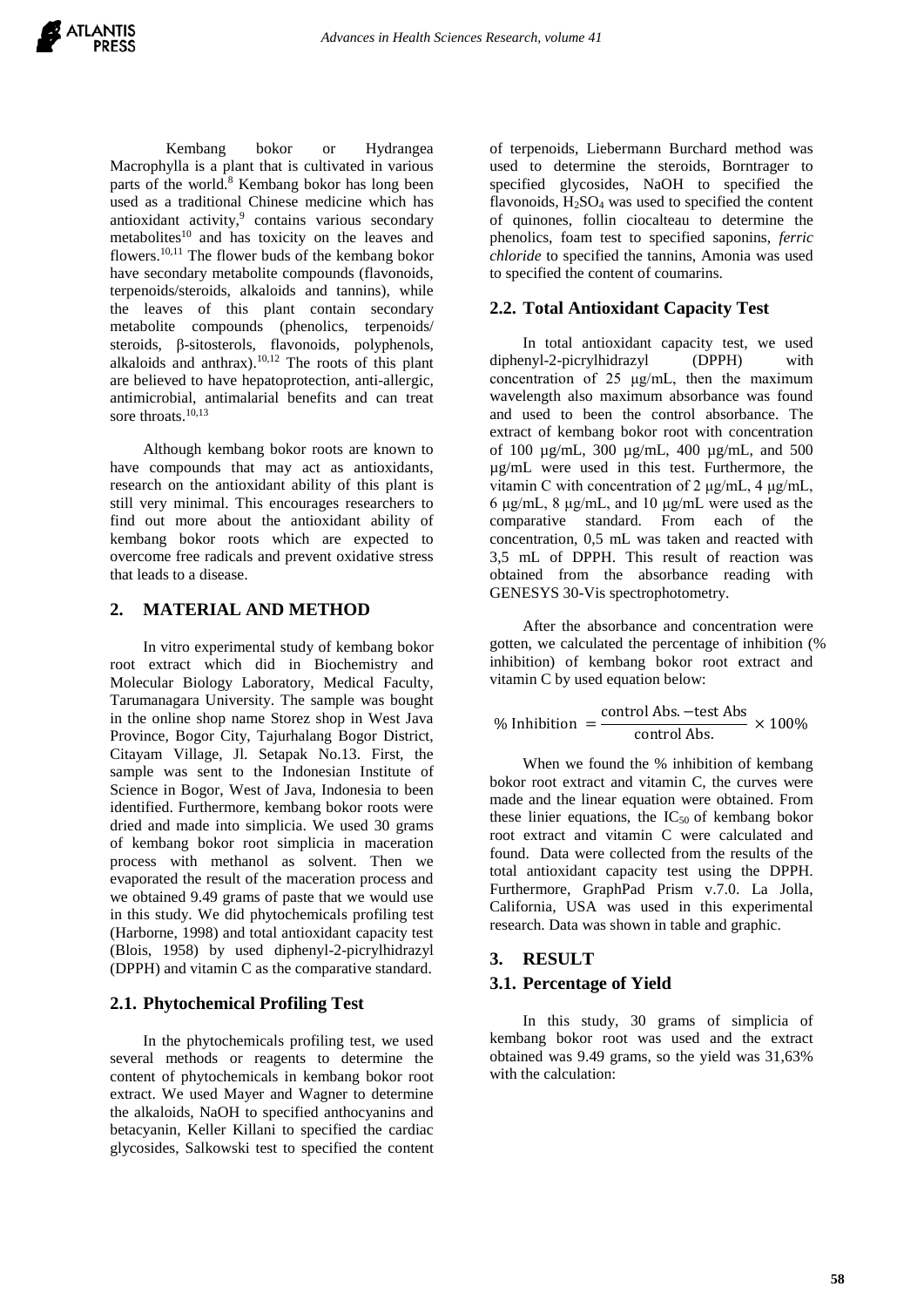

$$
\% \text{ Yield} = \frac{\text{weight of extract}}{\text{weight of simplicial}} \times 100\%
$$

$$
=\frac{9.49}{30}x100\% = 31.63\%
$$

# **3.2. Phytochemical Test of Kembang Bokor Root Extract**

Based on the results of phytochemical tests, the extract of kembang bokor root contains alkaloids, betasianin, cardioglycosides, terpenoids, steroids, glycosides, flavonoids, quinones, phenolics, saponins, tannins and coumarin (Table 1).

Table 1 Phytochemical Content

| Phytochemical   | Extract            | Method/reagent                |
|-----------------|--------------------|-------------------------------|
| Alkaloid        | $+$                | Mayer, Wagner                 |
| Anthocyanin     |                    | <b>NaOH</b>                   |
| Betacyanin      | $^{+}$             | <b>NaOH</b>                   |
| Cardioglycoside | $^{+}$             | Keller Kiliani                |
| Terpenoid       | $^{+}$             | Salkowski                     |
| Steroid         | $^{+}$             | Liebermann<br><b>Burchard</b> |
| Glycoside       | $^{+}$             | Modified<br>Borntrager        |
| Flavonoid       | $^{+}$             | <b>NaOH</b>                   |
| Quinones        | $^{+}$             | $H_2SO_4$                     |
| Phenolics       | $^{+}$             | Folin Ciocalteau              |
| Saponin         | $^{+}$             | Foam                          |
| <b>Tannins</b>  | $^{+}$             | Ferric Chloride               |
| Coumarins       | $\hspace{0.1mm} +$ | NH <sub>3</sub> 10%           |

# **3.3. Total Antioxidant Capacity Test of Kembang Bokor Root Extract**

The wavelength and maximum absorbance of DPPH were 516 nm and 0.500 nm. The absorbance value of each concentration of kembang bokor root extract was read by GENESYS 30-Vis

spectrophotometry and the % inhibition value was calculated (Table 2). Then a linear equation curve was made to get the  $IC_{50}$  value with the X axis as the concentration of the flower root extract and the Y axis as the % inhibition (Figure 1). In this study, it was found that  $Y = 0.0716X + 31.28$  and the value of  $R^2 = 0.978$  and the IC<sub>50</sub> was 261.45 μg/mL.

Table 2 Data on Concentration, % Inhibition and IC<sub>50</sub> of Kembang Bokor Root Extract

|                         |    | Concentration of    | Inhibition                                              | $IC_{50}$    |  |
|-------------------------|----|---------------------|---------------------------------------------------------|--------------|--|
|                         |    | Kembang Bokor       | Percentage                                              | $(\mu g/mL)$ |  |
|                         |    | <b>Root Extract</b> | (% )                                                    |              |  |
|                         |    | $(\mu g/mL)$        |                                                         |              |  |
|                         |    | 100                 | 37.8                                                    |              |  |
|                         |    | 300                 | 52.8                                                    | 261.45       |  |
|                         |    | 400                 | 62.4                                                    |              |  |
|                         |    | 500                 | 65.2                                                    |              |  |
|                         | 80 |                     |                                                         |              |  |
| iibition Percentage (%) | 60 |                     |                                                         |              |  |
|                         | 40 |                     |                                                         |              |  |
|                         | 20 |                     | $Y = 0.07160$ <sup>*</sup> $X + 31.28$<br>$R^2 = 0.978$ |              |  |

200 400 600 Kembang Bokor Root Extract Concentration (µg/mL)

Figure 1 DPPH Test Curve of Kembang Bokor Root Extract

# **3.4. Standard Comparison Test of Vitamin C**

The absorbance measurement of vitamin c content using GENESYS 30-Vis spectrophotometry and the % inhibition was calculated (Table 3). Then the curve of the standard linear equation of vitamin c was made (Figure 2). In this study, the equation of the linear line Y =  $6.934X + 12.52$  and R<sup>2</sup> = 0.9988 and the  $IC_{50}$  standard of vitamin c was 5.40 μg/mL where the X axis was the concentration of vitamin c while Y was the % inhibition.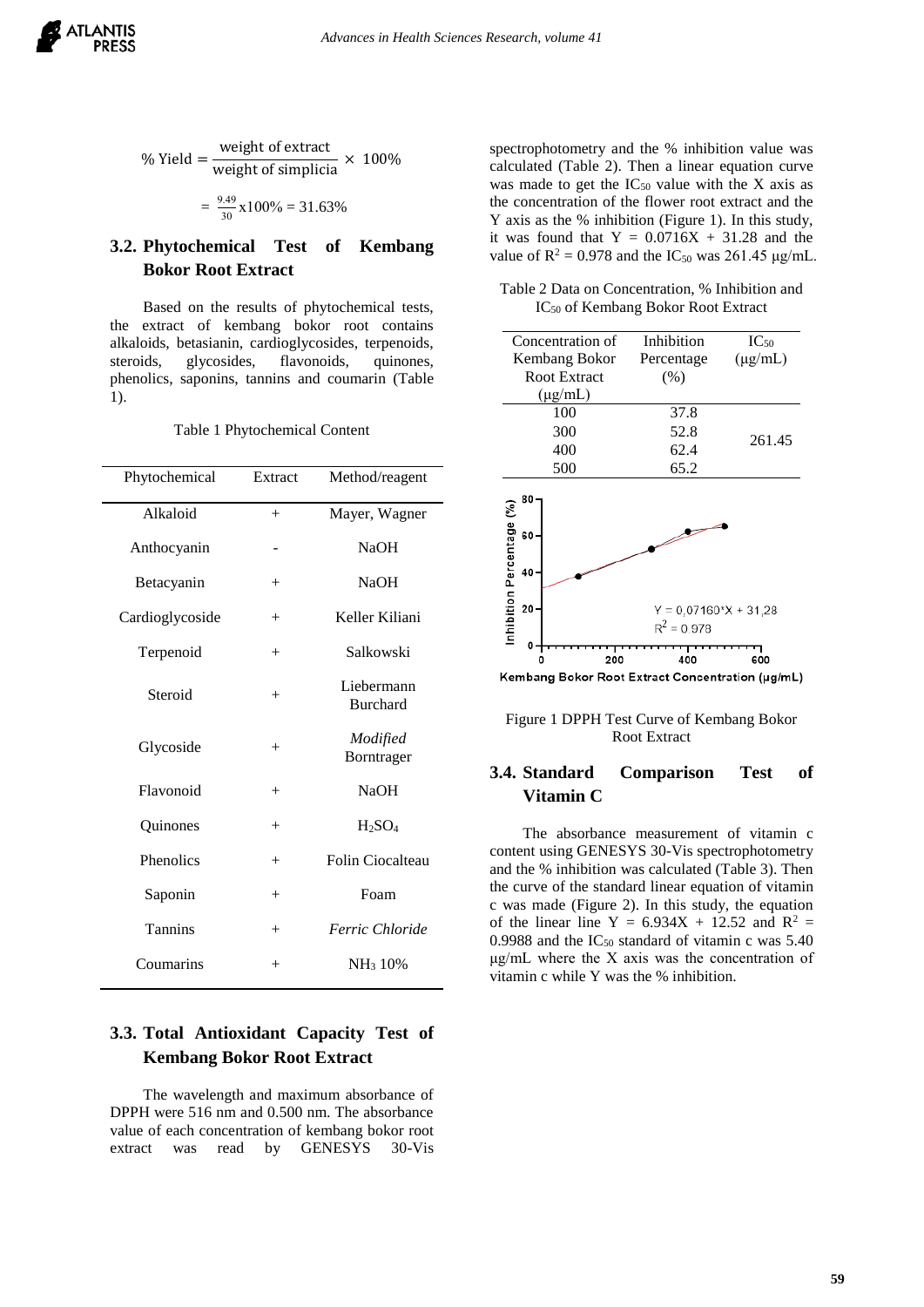| Vitamin C                                        | Inhibition                              | $IC_{50}$    |
|--------------------------------------------------|-----------------------------------------|--------------|
| Concentration                                    | Percentage                              | $(\mu g/mL)$ |
| $(\mu g/mL)$                                     | (%)                                     |              |
| 2                                                | 26.85                                   |              |
| 4                                                | 39.11                                   |              |
| 6                                                | 54.97                                   | 5.40         |
| 8                                                | 67.87                                   |              |
| 10                                               | 81.81                                   |              |
| $100 -$<br>Inhibition Percentage (%)<br>80<br>60 |                                         |              |
| $40 -$                                           |                                         |              |
| 20 <sub>1</sub>                                  | $Y = 6,934*X + 12,52$<br>$R^2 = 0.9988$ |              |
| 0                                                |                                         |              |

Table 3 Value of Concentration, % Inhibition and IC<sup>50</sup> Standard Vitamin C



**0 5 10 15**

# **4. DISCUSSION**

## **4.1. Phytochemical Test**

This study tested 12 phytochemicals contained in the extract of the roots of the kembang bokor. It is known that kembang bokor root extract contains phytochemicals in the form of alkaloids, betasianin, cardioglycosides, terpenoids, steroids, glycosides, flavonoids, quinones, phenolics, saponins, tannins and coumarin (Table 1). The results of this study are the same as Agustini et al, $^{10}$  that flower buds contain glycosides, flavonoids, terpenoids/steroids, alkaloids and tannins. According to research by Agustini and Faridah et al,  $10,12$  the leaves of this plant contain phenolic compounds, terpenoids/steroids, flavonoids and alkaloids. Comparison using flower buds and leaves of kembang bokor because no research has been found that examines the phytochemical content of bokor roots.

# **4.2. Total Antioxidant Capacity Test**

Using ascorbic acid and bokor root extract to measure antioxidant capacity by calculationg  $IC_{50}$ , namely the ability of the two samples to inhibit 50% of radicals in DPPH. The higher the level of antioxidant capacity of the sample is indicated by the smaller the  $IC_{50}$  value. The standard curve of ascorbic acid obtained the value of  $R^2 = 0.9988$ 

while the value of  $R^2 = 0.978$  in the extract of the root of the kembang bokor. The  $IC_{50}$  value for ascorbic acid was 5.40 μg/mL while the kembang bokor root extract had an  $IC_{50}$  value of 261.45 μg/mL (Table 2 and Table 3). Meanwhile, according to Agustini et al,<sup>10</sup> the  $IC_{50}$  of flower buds was 1971  $\mu$ g/mL and the IC<sub>50</sub> of leaves was 14.42 μg/mL. The results obtained are different from other researchers due to differences in the samples of plant parts used. Although the level of antioxidant capacity of kembang bokor root extract is lower than ascorbic acid, it has advantages over ascorbic acid. According to Pacier et al,<sup>14</sup> vitamin c can be converted to oxalate which results in the formation of kidney stones, while Hariri et al,<sup>13</sup> said that the kembang bokor root is used to treat kidney stones.

## **5. CONCLUSION**

Based on the results and discussion of this study, it can be concluded:

- 1. The root extract of kembang bokor contains phytochemicals such as alkaloids, betasianin, cardioglycosides, terpenoids, steroids, glycosides, flavonoids, quinones, phenolics, saponins, tannins and coumarins.
- 2. The total antioxidant capacity of kembang bokor root extract within  $IC_{50}$  is 261.45  $\mu$ g/mL therefore very weak.

# **6. SUGGESTION**

- 1. The total antioxidant capacity was examined by the method FRAP, ORAC
- 2. *In vivo* research was conducted on experimental animals to determine the antioxidant effect

# **ACKNOWLEDGMENTS**

The author thanks to many colleagues whose research work contributed to this phytochemical and antioxidant research, and we apologized to many authors whose interesting work could not be referred to explicitly. It is an honor to acknowledge F. Ferdinal for the discussion. Generous research support is provided by Department of Biochemistry and Molecular Biology, Faculty of Medicine, Tarumanagara University.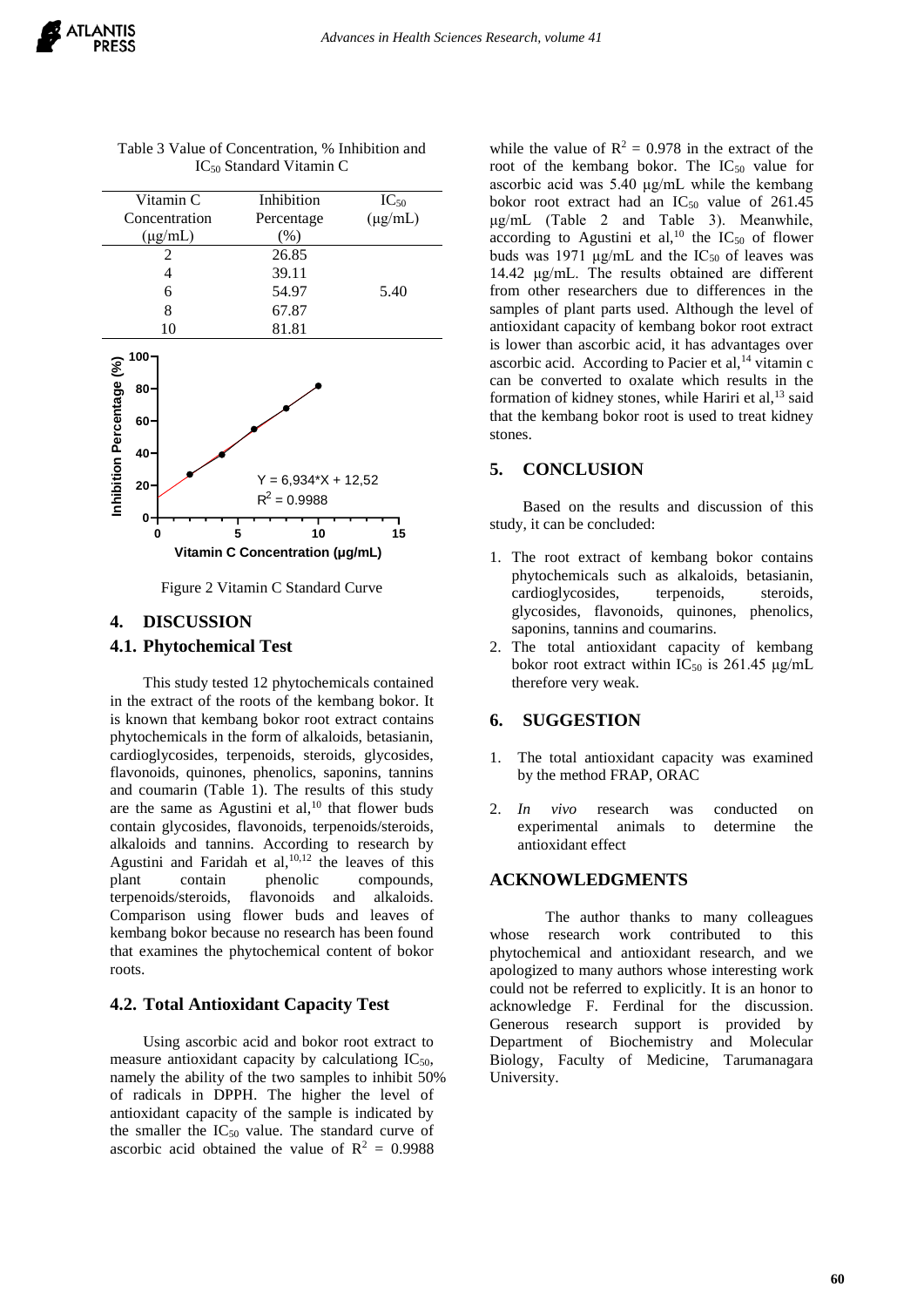

## **AUTHOR CONTRIBUTIONS**

The authors contributed equally to all aspects of the article.

## **CONFLICT OF INTERESTS**

*The authors declare that there is no conflict of interest.*

#### **REFERENCES**

- 1. Ahmad SI. Reactive oxygen species in biology and human health. 1st ed. New York: CRC Press; 2017. 3–12 p.
- 2. Duan J, Kasper DL. Oxidative depolymerization of polysaccharides by reactive oxygen/nitrogen species. Glycobiology [Internet]. 2011 [cited 2021 Jun 10];21(4):401–9. Available from: https://academic.oup.com/glycob/article/21/ 4/401/1988268
- 3. Birben E, Sahiner UM, Sackesen C, Erzurum S, Kalayci O. Oxidative stress and antioxidant defense. World Allergy Organ J [Internet]. 2012 [cited 2021 Jun 10];5(1):9– 19. Available from: https://www.worldallergyorganizationjourn al.org/article/S1939-4551(19)30370- 9/fulltext
- 4. Preiser J. Oxidative stress. J Parenter Enter Nutr [Internet]. 2012 [cited 2020 Dec 10];36(2):147–54. Available from: https://link.springer.com/chapter/10.1007% 2F978-3-540-69361-1\_27
- 5. Liguori I, Russo G, Curcio F, Bulli G, Aran L, Della-Morte D, et al. Oxidative stress, aging, and diseases. Clin Interv Aging [Internet]. 2018 [cited 2021 Jun 10];13:757–72. Available from: https://www.ncbi.nlm.nih.gov/pmc/articles/ PMC5927356/
- 6. Gülçin İ, Elmastaş M, Aboul-Enein HY. Antioxidant activity of clove oil–A powerful antioxidant source. Arab J Chem [Internet]. 2012 [cited 2020 Dec 5];5(4):489–99. Available from: https://www.sciencedirect.com/science/artic le/pii/S1878535210001899?via%3Dihub
- 7. Santos-Sánchez NF, Salas-Coronado R, Villanueva-Cañongo C, Hernández-Carlos B. Antioxidant compounds and their

antioxidant mechanism. volume 5. Shalaby E, editor. London, united kingdom: IntechOpen London, UK; 2019. 23–24 p.

- 8. Dilshara MG, Jayasooriya RGPT, Lee S, Jeong JB, Seo YT, Choi YH, et al. Water extract of processed macrophylla (Thunb.) Ser. leaf attenuates the expression of pro-inflammatory mediators by suppressing Akt-mediated<br>NF-kB activation. Environ Toxicol  $NF-\kappa B$  activation. Pharmacol [Internet]. 2013 [cited 2020 Jun 7];35(2):311–9. Available from: https://www.sciencedirect.com/science/artic le/pii/S138266891200213X?via%3Dihub
- 9. Akanda MR, Tae H-J, Kim I-S, Ahn D, Tian W, Islam A, et al. Hepatoprotective role of Hydrangea macrophylla against sodium arsenite-induced mitochondrialdependent oxidative stress via the inhibition of MAPK/Caspase-3 pathways. Int J Mol Sci [Internet]. 2017 [cited 2020 Dec 5];18(7):1482. Available from: https://www.mdpi.com/1422- 0067/18/7/1482
- 10. Agustini DM, Yun YF, Defara SM. Senyawa Terpenoid Dan Aktivitas Antidiabetes Ekstrak n-Heksana Dan Metanol Hydrangea macrophylla. In: Prosiding Seminar Hasil Penelitian dan Pengabdian kepada Masyarakat Unjani Expo (Unex) [Internet]. Jawa Barat, Indonesia: Universitas Jenderal Achmad Yani; 2020 [cited 2020 Jun 7]. p. 27–30. Available from: https://mail.journal.unjani.ac.id/index.php/u nex/article/view/25
- 11. Yang C-J, Wang Z-B, Zhu D-L, Yu Y, Lei Y-T, Liu Y. Two new cyanogenic glucosides from the leaves of Hydrangea macrophylla. Molecules [Internet]. 2012 [cited 2020 Jun 7];17(5):5396-403. Available from: https://www.mdpi.com/1420- 3049/17/5/5396
- 12. Faridah I. Uji praskrining aktivitas antikanker daun kembang bokor (Hydrangea macrophylla) dengan metode brine shrimp lethality test (Ekstrak n-Heksana dan Ekstrak Metanol) [Internet]. Malang: University of Muhammadiyah Malang; 2013 [cited 2020 Jun 7]. p. 1–5. Available from: https://eprints.umm.ac.id/28959/